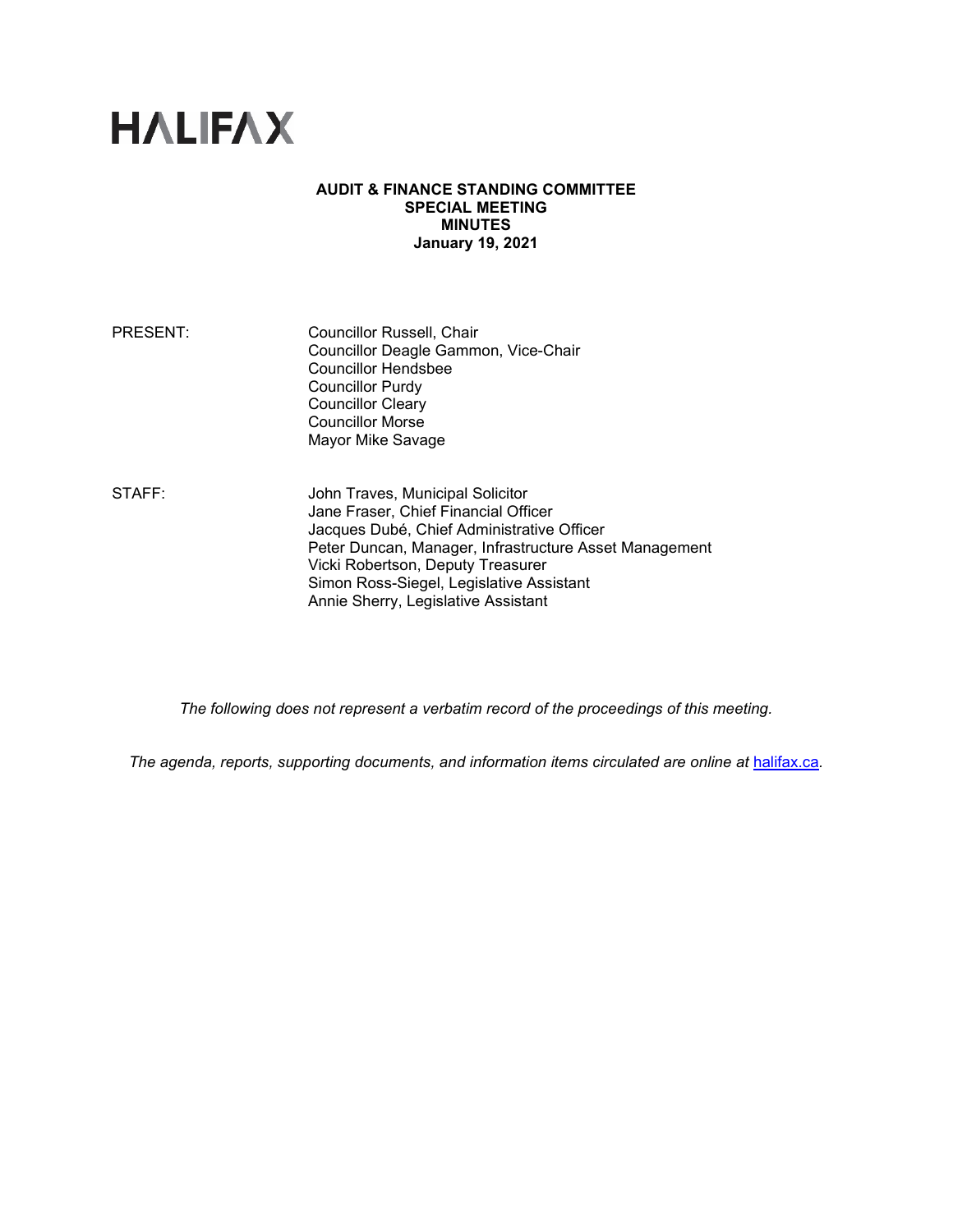*The meeting was called to order at 10:03 a.m., and adjourned at 11:01 a.m.*

# **1. CALL TO ORDER**

The Chair called the meeting to order at 10:03 am.

# **2. APPROVAL OF MINUTES – November 25, 2020**

MOVED by Councillor Cleary, seconded by Councillor Hendsbee

THAT the minutes of the November 25<sup>th</sup>, 2020 meeting be approved as circulated.

# **MOTION PUT AND PASSED.**

# **3. APPROVAL OF THE ORDER OF BUSINESS AND APPROVAL OF ADDITIONS AND DELETIONS**

MOVED by Councillor Cleary, seconded by Councillor Deagle Gammon

## **THAT the order of business be approved as presented.**

Two-third majority vote required.

## **MOTION PUT AND PASSED.**

# **4. BUSINESS ARISING OUT OF THE MINUTES - NONE 5. CALL FOR DECLARATION OF CONFLICT OF INTERESTS - NONE**

- **6. MOTIONS OF RECONSIDERATION – NONE**
- **7. MOTIONS OF RESCISSION – NONE**
- **8. CONSIDERATION OF DEFERRED BUSINESS – NONE**
- **9. NOTICES OF TABLED MATTERS – NONE**

# **10. CORRESPONDENCE, PETITIONS & DELEGATIONS**

**10.1 Correspondence**

## **10.2 Petitions**

# **10.3 Presentations**

**10.3.1 Art Gallery of Nova Scotia Halifax Waterfront Arts District –** *Nancy Noble, Director and CEO of the Art Gallery of Nova Scotia* 

The following was before the Standing Committee:

• A presentation titled The Future of the Art Gallery of Nova Scotia

Nancy Noble, the Director and CEO of the Art Gallery of Nova Scotia, gave a presentation on the new home of the Art Gallery of Nova Scotia. Highlights of the presentation included:

- The design of the future gallery and projected timelines
- The budget for the project and a breakdown of current investments and donations
- An overview of the Art Gallery's Capital Campaign
- How the project aligns with Council priorities
- A request for an investment from the Halifax Regional Municipality of \$7 million over 5 years, or \$1.4 million per year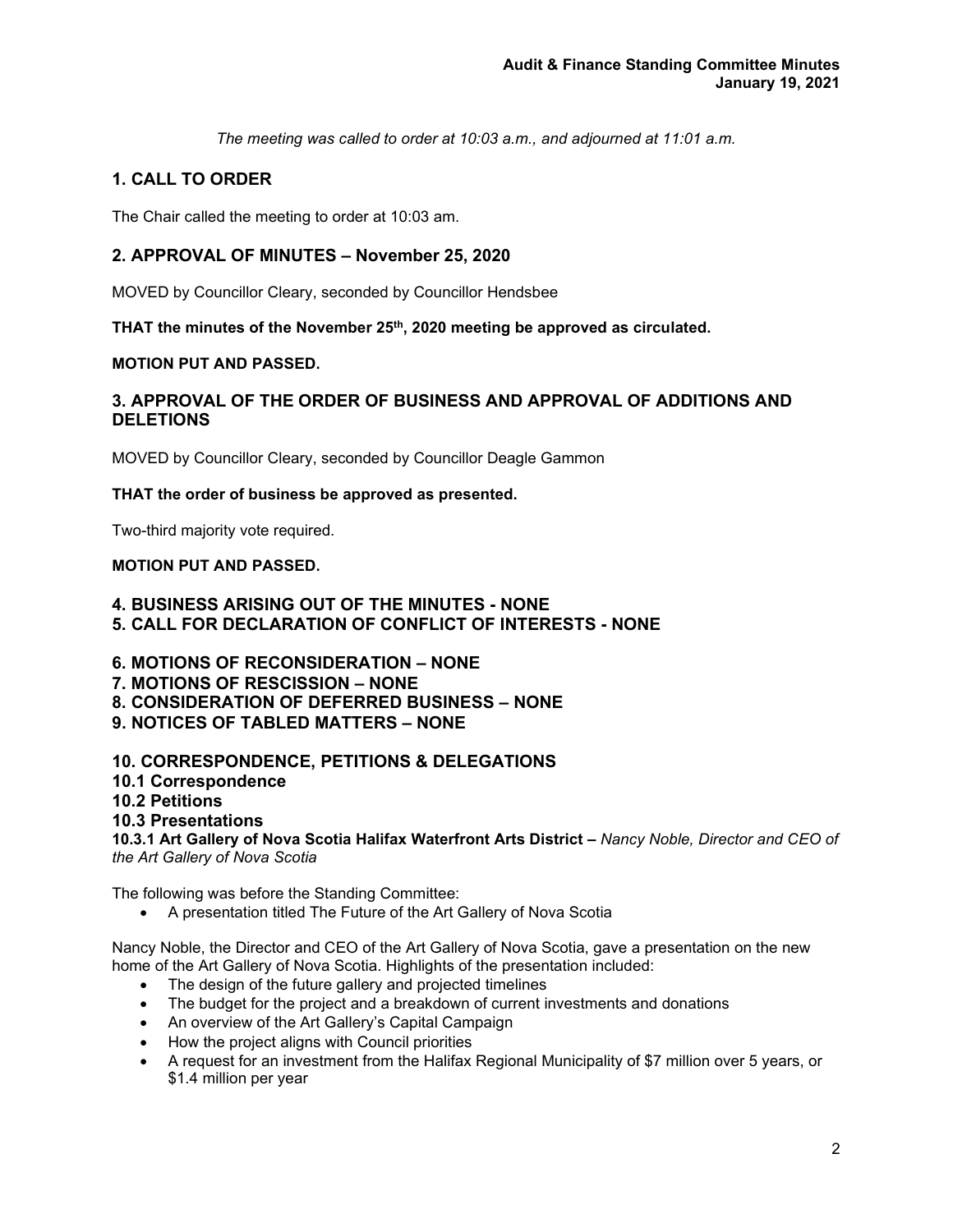Nancy Noble responded to questions from members of the Standing Committee on issues including space needs for contemporary collections, opportunities to partner with local organizations, concerns regarding the waterfront location and sea level rise, the anticipated start of construction, and the impact of municipal participation and contributions to the project.

Responding to questions from members of the Standing Committee regarding future operating costs, Jane Fraser, Chief Financial Officer and Jacques Dubé, Chief Administrative Officer, provided further details regarding leasable municipal assets.

MOVED by Mayor Savage, seconded Councillor Cleary

**THAT the Audit & Finance Standing Committee request a staff report regarding the request and to refer the matter to Committee of the Whole on Budget for consideration in the 2021/22 budget process as a parking lot item.**

**MOTION PUT AND PASSED.**

# **11. INFORMATION ITEMS BROUGHT FORWARD – NONE**

# **12. REPORTS 12.1 AUDITOR GENERAL – NONE**

#### **12.2 STAFF 12.2.1 Investment Activities**

The following was before the Standing Committee:

- A staff recommendation report dated March 2, 2020 titled, "Investment Activities Quarter ending December 31, 2019"
- A staff recommendation report dated December 7, 2020 titled, "Investment Activities Quarter ending March 31, 2020"
- A staff recommendation report dated December 7, 2020 titled, "Investment Activities Quarters ending June 30 and September 30, 2020"

MOVED by Councillor Cleary, seconded by Councillor Deagle Gammon

#### **THAT Audit and Finance Standing Committee forward the investment activities reports for quarters ending in December 31, 2019, March 31, June 30 and September 30, 2020 to Halifax Regional Council as an information item.**

Responding to a question from Councillor Cleary, Vicki Robertson, Deputy Treasurer, outlined that although the Municipality's investments may be considered conservative, the Municipality's investments are seeing high returns.

#### **MOTION PUT AND PASSED.**

#### **12.2.2 Cathedral Lane Sewer Separation**

The following was before the Standing Committee:

• A staff recommendation report dated December 3rd, 2020

MOVED by Mayor Savage, seconded by Councillor Cleary

**THAT Audit and Finance Standing Committee recommend that Halifax Regional Council:**

**1. Authorize a budget increase of \$375,000 to Capital Project No. CT200009 – Wastewater Oversizing; and**

**2. Authorize an unbudgeted reserve withdrawal of \$375,000 from Q421 – General Contingency**